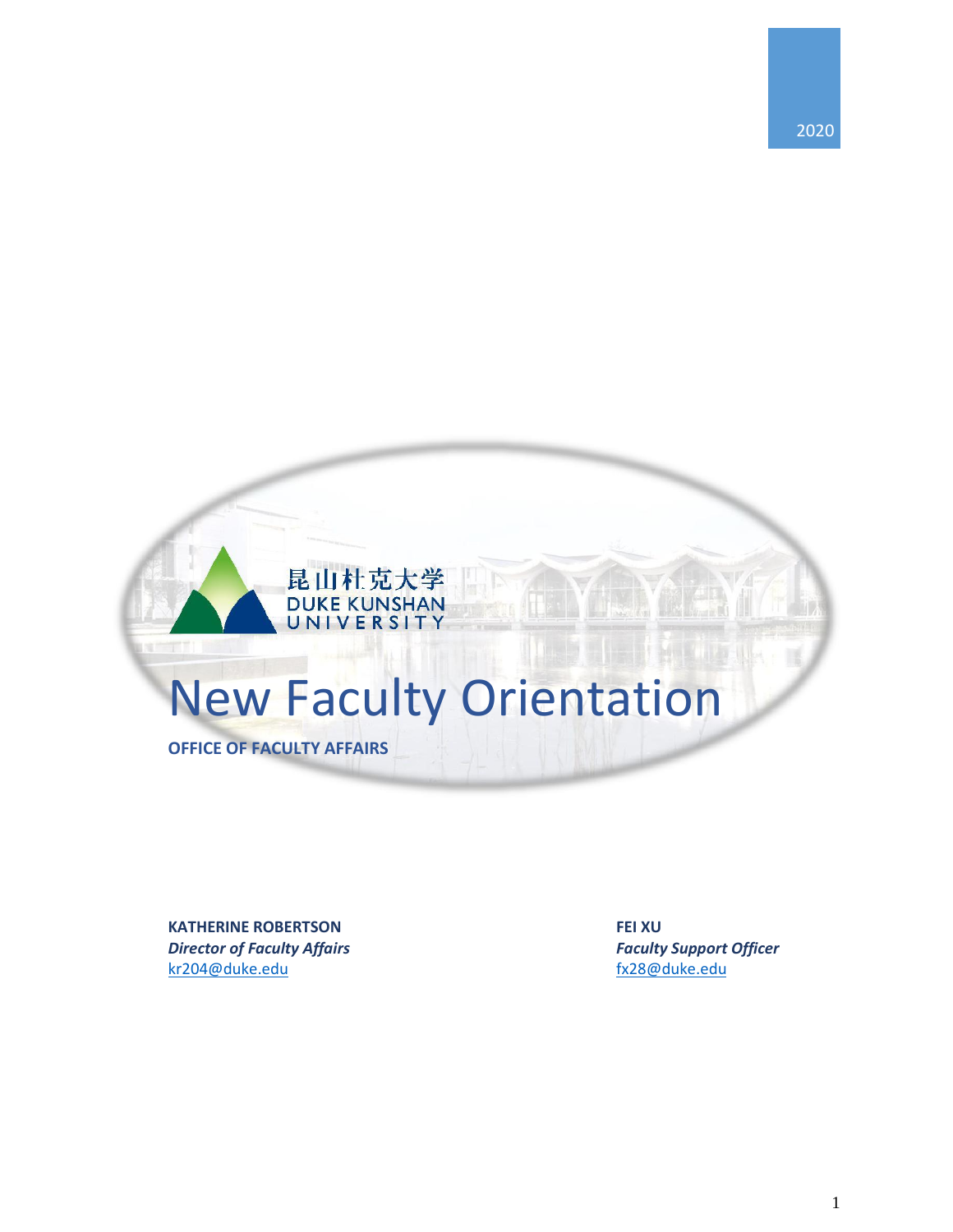## **ZOOM LIVE SCHEDULE**

## **\*\*Attendance is expected**

### **Day 1 August 10th**

Monday \*Beijing Time; Pls. be aware of Beijing is 12hrs ahead of EST

| 08:00-08:45AM *          | <b>** Introduction &amp; Opening Remarks</b>                  |
|--------------------------|---------------------------------------------------------------|
| 20:00-20:45PM EST (Sun.) | Katherine Robertson, Director of Faculty Affairs              |
|                          | Youmei Feng, Chancellor                                       |
| 08:45-09:30AM *          | ** Address to the Faculty                                     |
| 20:45-21:30PM EST (Sun.) | Al Bloom, Executive Vice Chancellor (EVC)                     |
| 20:00-20:30PM *          | <b>**Address from VCAA</b>                                    |
| 08:00-08:30AM EST (Mon.) | Scott MacEachern, Vice Chancellor for Academic Affairs (VCAA) |
| 20:30-21:15PM *          | <b>** Open Discussion with VCAA</b>                           |
| 08:30-09:15AM EST (Mon.) |                                                               |

#### **Day 2 August 11 th**

Tuesday \*Beijing Time; Pls. be aware of Beijing is 12hrs ahead of EST

| 08:00-09:00AM *<br>20:00-21:00PM EST (Mon.)  | <b>Research Centers &amp; Scholarship Panel</b><br>Katherine Robertson, Director of Faculty Affairs<br>Faculty Panelists: Xin Li (ECE), James Miller (A&H), Xin Zhang<br>(LCC), Qian Long (GH), Binbin Li (iMEP), Patrick Ward (iMEP),<br>Coraline Goron (iMEP), Changcheng Zheng (NS), Jingbo Cui (SS) |
|----------------------------------------------|---------------------------------------------------------------------------------------------------------------------------------------------------------------------------------------------------------------------------------------------------------------------------------------------------------|
| 09:00-09:30AM *<br>21:00-21:30PM EST (Mon.)  | <b>Research Centers &amp; Scholarship Panel</b><br><b>Group Discussion with panelists</b>                                                                                                                                                                                                               |
| 20:00-21:00PM *<br>08:00-09:00AM EST (Tues.) | ** Student Information System (SIS) & IT<br>Lingling Wang, Associate Registrar<br>John Campbell, Senior Director SIS<br>William Wan, Director of IT<br>Judith Health, Consultant IT, Duke University, (former) Director<br>of IT, Duke Kunshan University                                               |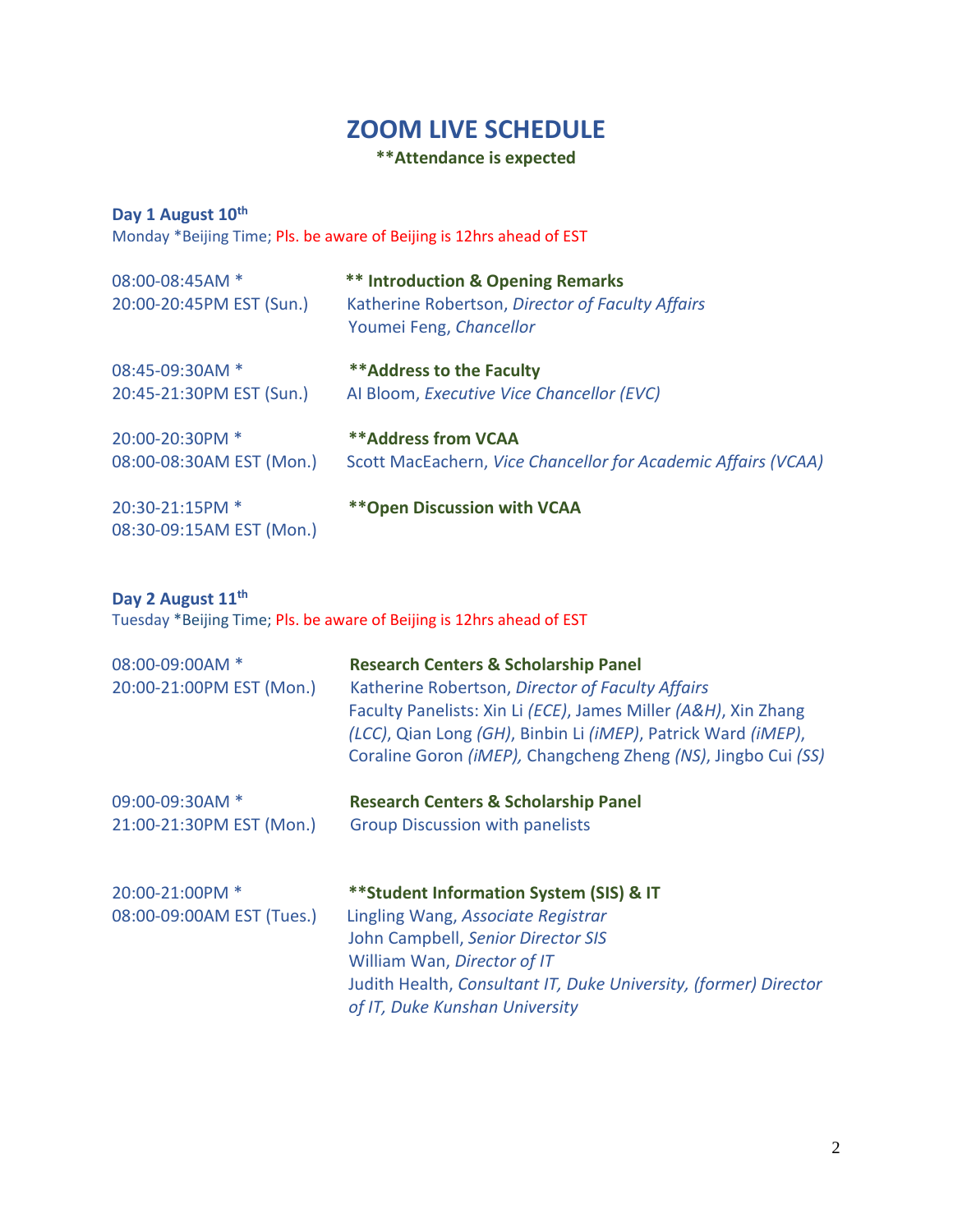**Day 3 August 12 th** Wednesday \*Beijing Time; Pls. be aware of Beijing is 12hrs ahead of EST

| 08:00-09:15AM *<br>20:00-21:15PM EST (Tues.) | <b>CTL Support &amp; Educational Technology Workshop</b><br>Haiyan Zhou, Associate Director of Center for Teaching and<br>Learning<br>Jiaxin Wu, Educational Consultant<br>Luisa Li, Educational Technology Specialist |
|----------------------------------------------|------------------------------------------------------------------------------------------------------------------------------------------------------------------------------------------------------------------------|
| 20:00-20:45PM *<br>08:00-08:45AM EST (Wed.)  | <b>Living in China</b><br>Fei Xu, Discussion leader<br>Panelist: Tim Smith, HRC Project Manager<br><b>Spouses Welcome</b>                                                                                              |
| 20:50-21:40PM *<br>08:50-09:40AM EST (Wed.)  | <b>** University Structure &amp; Policies</b><br>Katherine Robertson, Director of Faculty Affairs                                                                                                                      |

#### **Day 4 August 13 th**

Thursday \*Beijing Time; Pls. be aware of Beijing is 12hrs ahead of EST

*NOTE: Attendance at both of the following two MSH sessions is not required. Plan to attend the one which is relevant to you.*

| 08:00-09:00AM *<br>20:00-21:00PM EST (Wed.)  | <b>MSH1: Global Health Insurance Plan</b><br><b>MSH Team</b><br><b>Spouses Welcome</b>          |
|----------------------------------------------|-------------------------------------------------------------------------------------------------|
| 09:00-10:00AM *<br>21:00-22:00PM EST (Wed.)  | <b>MSH2: Mainland China Health Insurance Plan</b><br><b>MSH Team</b><br><b>Spouses Welcome</b>  |
| 20:00-21:00PM *<br>08:00-09:00AM EST (Thur.) | ** Cultivating Inclusivity in the Classroom<br>Denise Simpson, Director of Academic Initiatives |

**Day 5 August 14 th** Friday \*Beijing Time; Pls. be aware of Beijing is 12hrs ahead of EST

| 08:00-09:00AM *           | <b>Q &amp; A and Social with Spouses</b>  |
|---------------------------|-------------------------------------------|
| 20:00-21:00PM EST (Thur.) | Chat with Faculty & Spouses<br>(Optional) |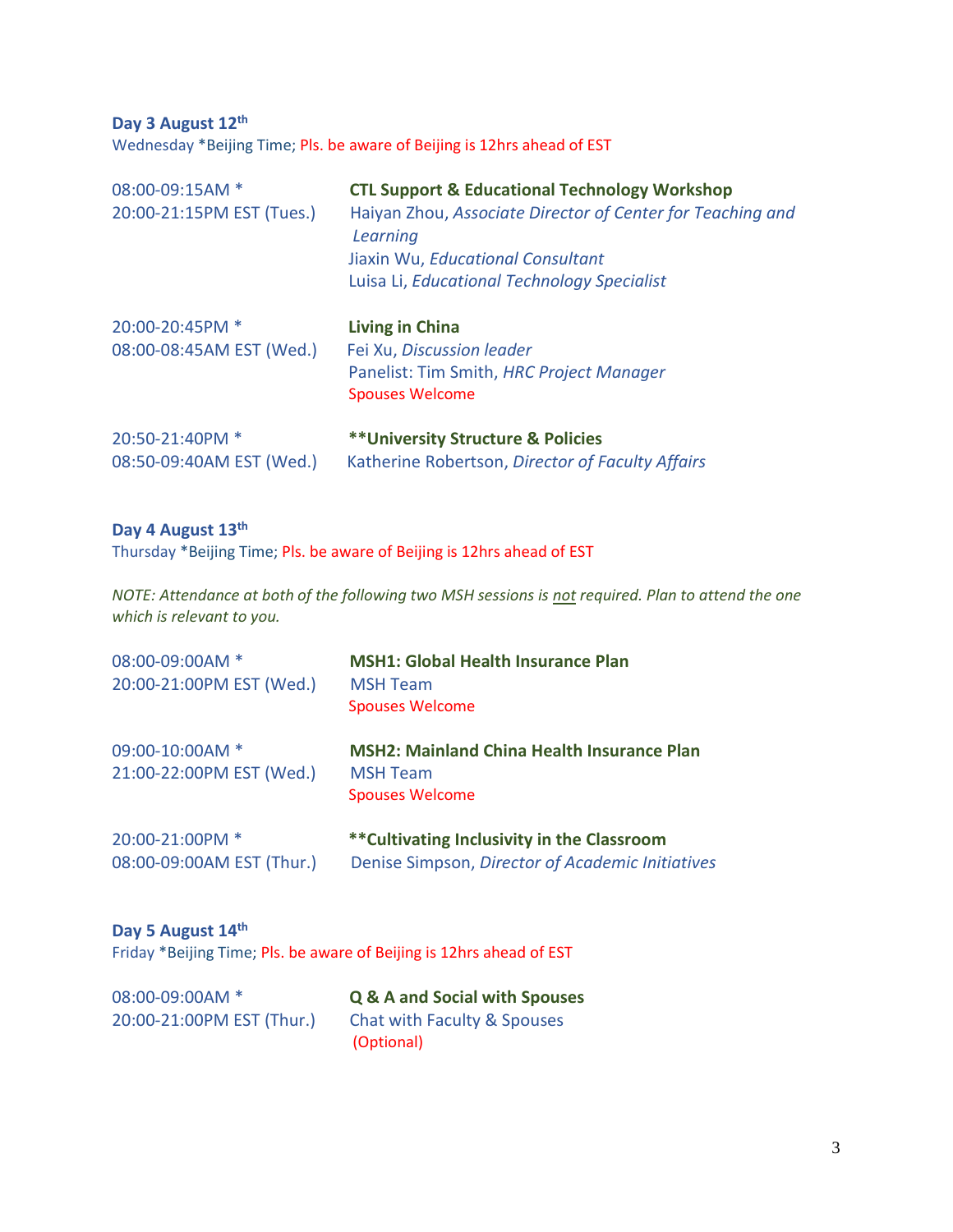# **VIDEO RESOURCES ON SAKAI**

The New Faculty Orientation Sakai site will be available on July 10<sup>th</sup>, and contains the following video orientation sessions, which would normally part of a face-to-face orientation. \*\*It is particularly important that you watch these before classes start. You may post questions that you have for the presenters in the forum and we will make sure they get answered.

**Topic: Welcoming Remarks** Movie Speaker: AI Bloom, *Executive Vice Chancellor (EVC)*

**Topic: Greetings from Duke University** Movie Speaker: Noah Pickus, *Dean of UG Curricular Affairs and Faculty Development* James T. Dobbins III, *Associate Vice Provost, Duke University*

**\*\*Topic: Academic Policies and Undergraduate Support Office** Movie Speaker: Marcia France, *Dean of Undergraduate Studies*

**\*\*Topic: Curriculum Overview** Movie Speaker: Marcia France, *Dean of Undergraduate Studies*

**Topic: Language and Culture Center** Movie Speaker: Donald Snow *Director, Language and Culture Center*

**Topic: Writing and Language Studio** Movie Speaker: Kris Hiller, *Associate Director of the Writing and Language Studio*

**Topic: Intro' to Office of Research Support and Technology Transfer** Movie Speaker: Jing Bai, *Associate Director, Research Support Office*

**\*\*Topic: Library Resources** Movie Speaker: Joanna Hare, *Research and Instruction Librarian* Helen Xu, *University Librarian*

**Topic: About CTL Services and Support** Resource Link: 2020 LIF

**\*\*Topic: SIS & Advisor's Role in Registration** Movie Speaker: Tourgeé D. Simpson, *Associate Dean for Academic Advising* Jennifer Kuang, *Senior Coordinator for Academic Advising*

**\*\*Topic: Intro' to Advising and Advising Systems**